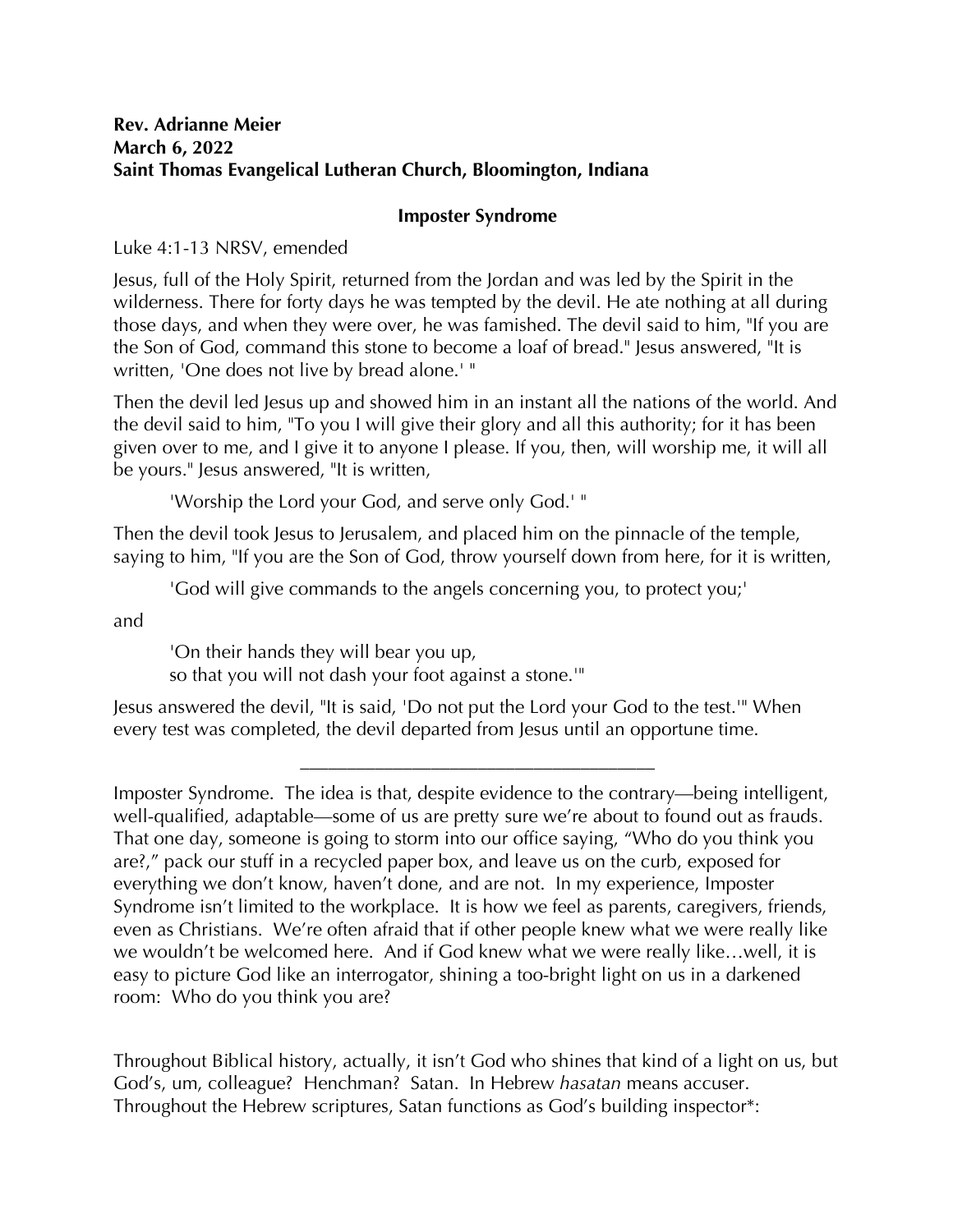investigating, finding fault. Satan tests the fabric of creation to see if it holds. Satan isn't God's adversary, but works to strengthen creation by revealing its weaknesses. By the time Satan is rendered from Hebrew to Greek, he become *diabolos*, like diabolical. He's the slanderer. His tests primed to expose imposters: Who do you think you are?

And so the Slanderer quietly approaches Jesus. And Jesus, he's, like, trying to have a spiritual awakening. Just like the ancient Israelites, who went from Red Sea to Sinai desert, Jesus goes from water to wilderness. He was filled with the spirit, named and claimed at his baptism in the River Jordan, but now he is hungry, depleted. I cannot help but think one of the questions of the wilderness - for Israel, for Jesus, for us - is are we worthy of the salvation we've just received? It is in this moment that the Slanderer sidles up to Jesus, like the snake in the Garden of Eden, and quietly whispers, "If you are the Child of God…" It is a statement meant to hit Jesus where it counts: "Who do you think you are?"

Of course, Jesus *should* think he is the Child of God. Gabriel told his mother, Mary. Elizabeth confirmed it. Mary sang it. Simeon and Anna in the temple prophesied it. A voice from heaven declared it. He's got the credentials, the qualifications, the experience, the personality. He's the real deal. But one little question threatens to topple it: "Who do you think you are?"

Each of these tests was about Jesus's identity: will you be the one to feed the people? to rule them? to save them? "You're hungry, the people are hungry...make some bread." "It's pretty frustrating being under the thumb of Rome, here are *all* the nations of the world, yours…" "Won't Daddy protect you?" And, you know what, that's the Devil's big misstep. It is as if Jesus wakes up. Wait a minute, who are you testing here? Me? Or my father? Because even if I do not know who I am, God does.

I have come to believe the Devil is real. I don't believe the devil is red with horns, a pointy tail, and a carrying a pitchfork. But I know the voice of the tempter, the accuser, the slanderer. I know the question, "Who do I think I am?" It is a plague that will not leave. Do I have what it takes? Can I do what I believe I am called to do? Can I withstand what is to come? It is so easy to succumb to the belief that I am not good enough, not smart enough, not strong enough, not righteous enough, not faithful enough. As an example, let me offer you a brief list of the things they didn't cover in seminary: roofing shingles; drainage tile; industrial dishwashers; organizational fraud; the juvenile penal system; making ashes for Ash Wednesday; organ maintenance; how to play the ukulele; video editing; pandemics. I'm sure you have the same kind of list. I have lists for being a spouse, a mother, a friend. And, while I want to hide behind the fact that there is no school for life, no guide book, the fact is, I will never be enough. Who do I think I am? While that may be the fact, the truth is, even if I do not know, God does.

There is no quick-fix for dealing with the devil; there is no easy way to solve that voice inside you which endlessly asks, "Who do you think you are?" Martin Luther threw ink pots across his study, aiming for the devil. He was so plagued by self-doubt, by the constant refrain that he was not good enough, not faithful enough, not lovely enough to be loved by God. It was such a constant problem for him that his work is riddled with advice